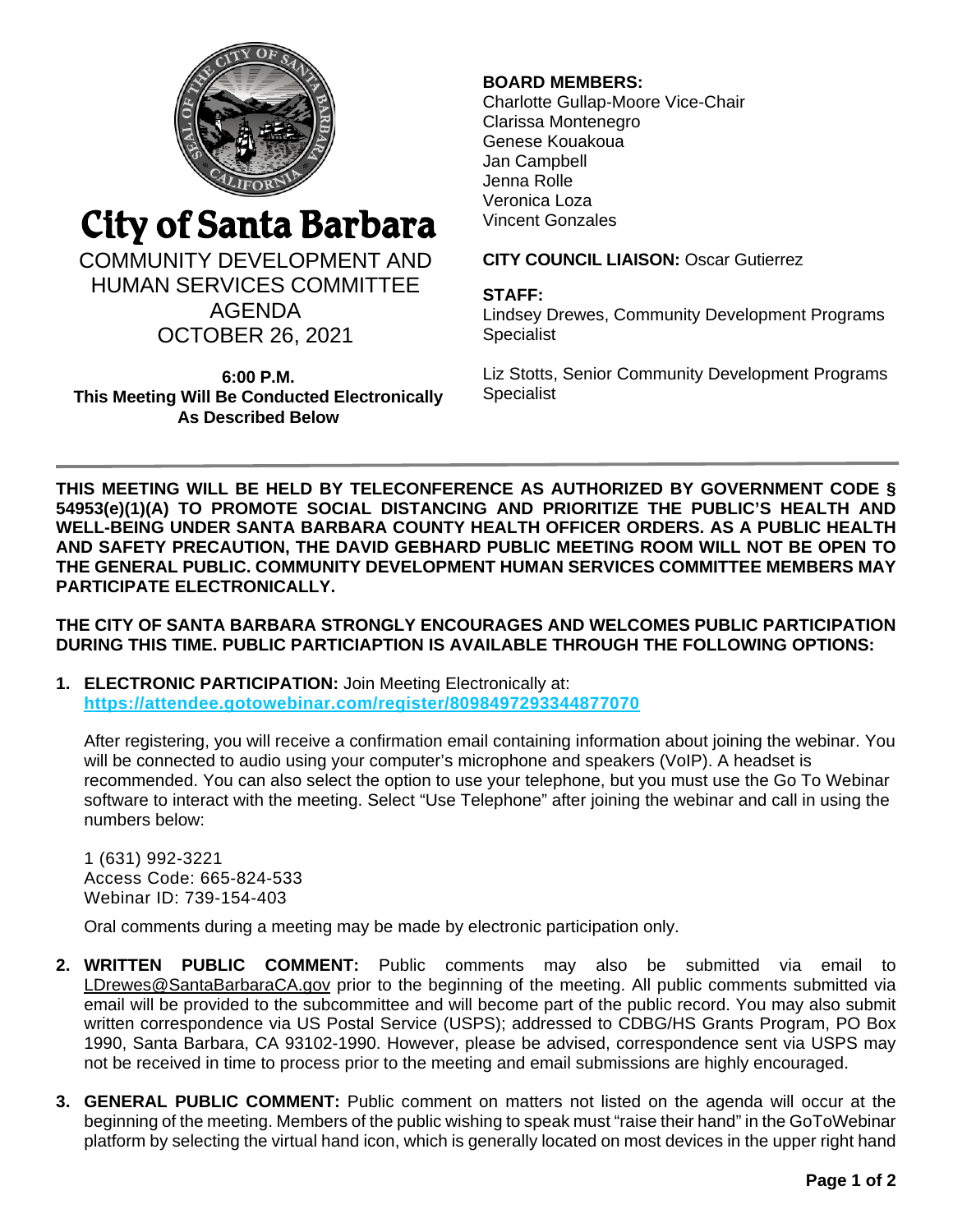corner of the screen. When persons are called on to speak, their microphone will be activated and they will be notified to begin speaking. Each speaker will be given a total of 2 minutes to address the Committee. Pooling of time is not allowed during general public comment. The time allotted for general public comment at the beginning of the meeting is 10 minutes.

**AGENDAS, MINUTES, REPORTS, & PUBLIC RECORD WRITINGS:** Documents relating to agenda items are available for review on the [City Website.](http://www.santabarbaraca.gov/gov/brdcomm/ac/cdhsc/agendas.asp)

**AMERICANS WITH DISABILITIES ACT:** In compliance with Americans with Disabilities Act, if you need special assistance to participate in this meeting, please contact the City of Santa Barbara Community Development Department in advance at (805) 564-5461. Notification at least 48 hours prior to the meeting will enable the City to make reasonable arrangements.

**NOTICE:** On Thursday, October 21, 2021, this Agenda was posted on the outdoor bulletin board at the Community Development Department, 630 Garden Street and online on the [City Website.](http://www.santabarbaraca.gov/gov/brdcomm/ac/cdhsc/agendas.asp)

# **ROLL CALL**

## **GENERAL BUSINESS:**

**A.** Public Comment.

Any member of the public may address the Committee for up to two minutes on any subject within its jurisdiction that is not scheduled on this agenda for a public discussion.

**B.** Approval of the minutes of the September 28, 2021 meeting.

# **STAFF REPORTS/CDHSC DISCUSSION:**

**1. Update from City Council** 

Staff will present any updates from City Council Meeting

## **Desired committee Action – Obtain Update**

## **2. Review Funding Cycle**

Staff will present funding cycle calendar, workshop announcement, and site visits

## **Desired committee Action – Review upcoming funding cycle schedule and requirements**

#### **ADMINISTRATIVE ITEMS**

- **1.** Administrative issues regarding the Human Services and CDBG programs.
- **2.** Review correspondence to CDHSC.

## **COMMITTEE AND STAFF COMMUNICATION**

The Committee and Staff Communication section of the CDHSC meeting is reserved solely for brief information requests from CDHSC members to staff. No votes or discussion are to take place during this section. Any items wished to be discussed/voted on by the committee will have to be added to a future agenda.